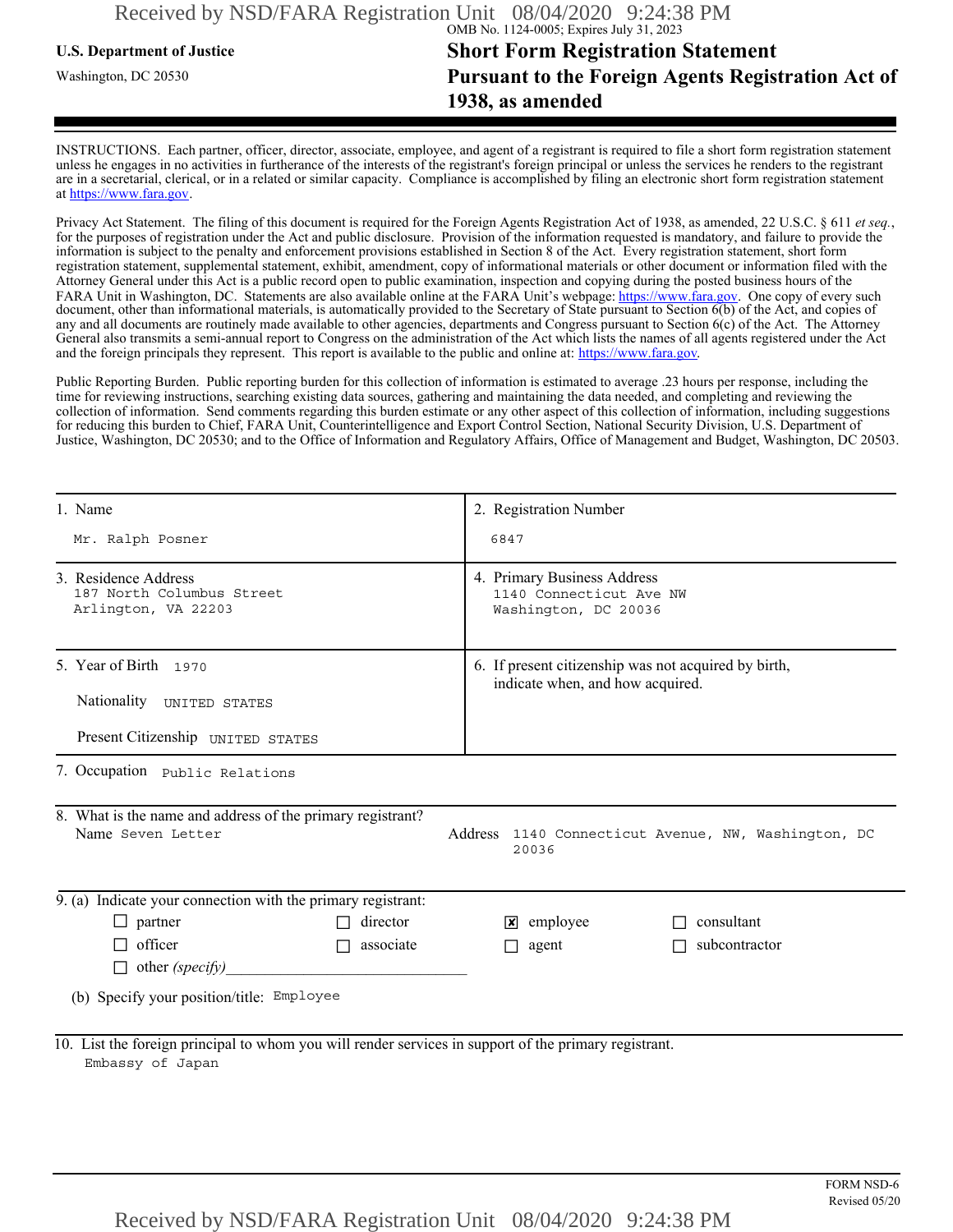|                  | 11. Describe in detail all services which you will render to the foreign principal listed in Item 10 either directly, or<br>through the primary registrant listed in Item 8.                                                                                                                                                                                                                                                                      |                                           |                                                                                                                                                                                                                                                                                                                                                                                                                                                                                                                    |                     |                       |
|------------------|---------------------------------------------------------------------------------------------------------------------------------------------------------------------------------------------------------------------------------------------------------------------------------------------------------------------------------------------------------------------------------------------------------------------------------------------------|-------------------------------------------|--------------------------------------------------------------------------------------------------------------------------------------------------------------------------------------------------------------------------------------------------------------------------------------------------------------------------------------------------------------------------------------------------------------------------------------------------------------------------------------------------------------------|---------------------|-----------------------|
|                  |                                                                                                                                                                                                                                                                                                                                                                                                                                                   |                                           | Communications consulting services, including strategic counsel, message and materials<br>development, advertising and media outreach.                                                                                                                                                                                                                                                                                                                                                                             |                     |                       |
|                  |                                                                                                                                                                                                                                                                                                                                                                                                                                                   |                                           |                                                                                                                                                                                                                                                                                                                                                                                                                                                                                                                    |                     |                       |
|                  | 12. Do any of the above described services include political activity as defined in Section 1(o) of the Act <sup>1</sup> ?<br>$Yes \n  X$<br>$No$ $\square$                                                                                                                                                                                                                                                                                       |                                           |                                                                                                                                                                                                                                                                                                                                                                                                                                                                                                                    |                     |                       |
|                  |                                                                                                                                                                                                                                                                                                                                                                                                                                                   | dissemination of informational materials. | If yes, describe separately and in detail such political activity. The response must include, but not be limited to, activities<br>involving lobbying, promotion, perception management, public relations, economic development, and preparation or<br>Communications consulting services, including strategic counsel, message and materials<br>development, advertising and media outreach.                                                                                                                      |                     |                       |
|                  |                                                                                                                                                                                                                                                                                                                                                                                                                                                   |                                           | 13. The services described in Items 11 and 12 are to be rendered on a                                                                                                                                                                                                                                                                                                                                                                                                                                              |                     |                       |
|                  | $\Box$ full time basis                                                                                                                                                                                                                                                                                                                                                                                                                            |                                           | $\boxed{\mathbf{x}}$ part time basis                                                                                                                                                                                                                                                                                                                                                                                                                                                                               |                     | $\Box$ special basis  |
|                  |                                                                                                                                                                                                                                                                                                                                                                                                                                                   |                                           | 14. What compensation or thing of value have you received to date or will you receive for the above services?                                                                                                                                                                                                                                                                                                                                                                                                      |                     |                       |
|                  |                                                                                                                                                                                                                                                                                                                                                                                                                                                   |                                           | □ Salary: Amount \$ ___________ per __________________ □ Commission at ________ % of _______________                                                                                                                                                                                                                                                                                                                                                                                                               |                     |                       |
|                  |                                                                                                                                                                                                                                                                                                                                                                                                                                                   |                                           | $\boxtimes$ Salary: Not based solely on services rendered to the foreign principal(s).                                                                                                                                                                                                                                                                                                                                                                                                                             |                     |                       |
|                  | $\Box$ Fee: Amount \$                                                                                                                                                                                                                                                                                                                                                                                                                             |                                           |                                                                                                                                                                                                                                                                                                                                                                                                                                                                                                                    |                     |                       |
|                  | 15. During the period beginning 60 days prior to the date of your obligation to register under FARA, have you, from your own funds<br>and on your own behalf either directly or through any other person, made any contributions of money or other things of value in<br>connection with an election to political office or in connection with any primary election, convention, or caucus held to select<br>candidates for any political office? |                                           |                                                                                                                                                                                                                                                                                                                                                                                                                                                                                                                    |                     |                       |
|                  | $Yes \Box$                                                                                                                                                                                                                                                                                                                                                                                                                                        | $No$ $X$                                  |                                                                                                                                                                                                                                                                                                                                                                                                                                                                                                                    |                     |                       |
|                  | If yes, furnish the following information:                                                                                                                                                                                                                                                                                                                                                                                                        |                                           |                                                                                                                                                                                                                                                                                                                                                                                                                                                                                                                    |                     |                       |
|                  | Date                                                                                                                                                                                                                                                                                                                                                                                                                                              | Donor                                     | Political Organization/Candidate                                                                                                                                                                                                                                                                                                                                                                                                                                                                                   | Method              | Amount/Thing of Value |
|                  |                                                                                                                                                                                                                                                                                                                                                                                                                                                   |                                           |                                                                                                                                                                                                                                                                                                                                                                                                                                                                                                                    |                     |                       |
|                  |                                                                                                                                                                                                                                                                                                                                                                                                                                                   |                                           |                                                                                                                                                                                                                                                                                                                                                                                                                                                                                                                    |                     |                       |
|                  |                                                                                                                                                                                                                                                                                                                                                                                                                                                   |                                           |                                                                                                                                                                                                                                                                                                                                                                                                                                                                                                                    |                     |                       |
|                  |                                                                                                                                                                                                                                                                                                                                                                                                                                                   |                                           |                                                                                                                                                                                                                                                                                                                                                                                                                                                                                                                    |                     |                       |
| <b>EXECUTION</b> |                                                                                                                                                                                                                                                                                                                                                                                                                                                   |                                           |                                                                                                                                                                                                                                                                                                                                                                                                                                                                                                                    |                     |                       |
|                  |                                                                                                                                                                                                                                                                                                                                                                                                                                                   |                                           | In accordance with 28 U.S.C. § 1746, and subject to the penalties of 18 U.S.C. § 1001 and 22 U.S.C. § 618, the undersigned swears or<br>affirms under penalty of perjury that he/she has read the information set forth in this statement filed pursuant to the Foreign Agents<br>Registration Act of 1938, as amended, 22 U.S.C. § 611 et seq., that he/she is familiar with the contents thereof, and that such contents<br>are in their entirety true and accurate to the best of his/her knowledge and belief. |                     |                       |
|                  | 08/04/2020                                                                                                                                                                                                                                                                                                                                                                                                                                        | Mr. Ralph Posner                          |                                                                                                                                                                                                                                                                                                                                                                                                                                                                                                                    | /s/Mr. Ralph Posner |                       |

## **EXECUTION**

| 08/04/2020 | Mr. Ralph Posner | /s/Mr. Ralph Posner |  |
|------------|------------------|---------------------|--|
| Date       | Printed Name     | Signature           |  |

Political activity," as defined in Section 1(o) of the Act, means any activity which the person engaging in believes will, or that the person intends to, in any way influence any agency or official of the Government of the domestic or foreign policies of the United States or with reference to the political or public interests, policies, or relations of a government of a foreign country or a foreign political party.

Received by NSD/FARA Registration Unit 08/04/2020 9:24:38 PM